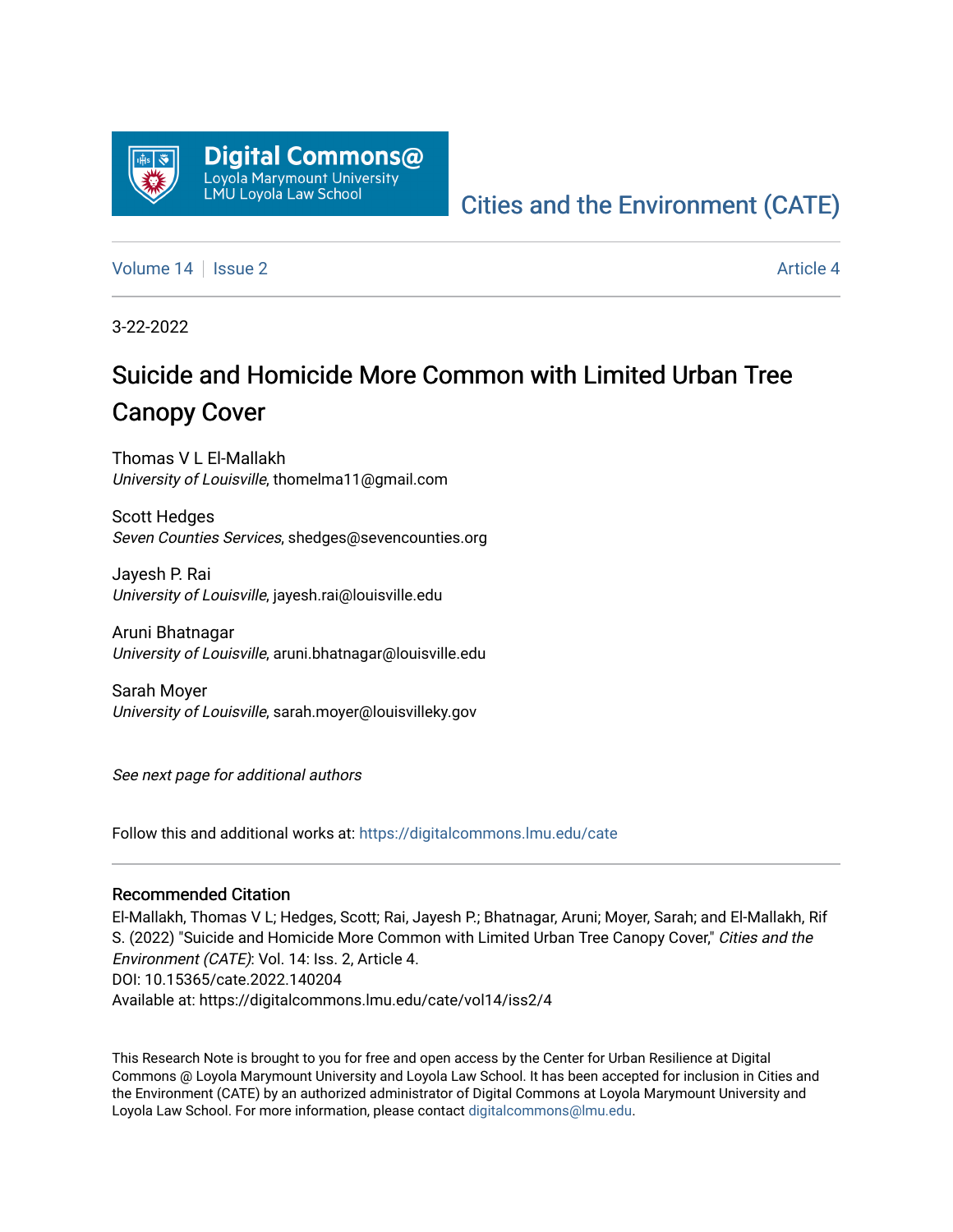### Suicide and Homicide More Common with Limited Urban Tree Canopy Cover

Distribution of urban tree canopies is generally not uniform. Multiple variables have been shown to be associated with tree canopy cover, including violence, health, and general well-being. Herein we examine the relationship of tree cover with intentional deaths. Suicide, homicide, and tree cover data were examined by ZIP code for Louisville, a mid-sized city in Kentucky. Relationship between intentional death (suicide and homicide) and tree cover was examined with Poisson regression analysis. In both univariate and multivariate models, suicides ( $P < 0.0001$  and  $P = 0.0005$ ), homicides ( $P < 0.0001$  and  $P = 0.03$ ), and combination ( $P = 0.0541$ ) were negatively associated with tree cover. In this exploratory study we have found that sparse canopy cover is associated with higher rates of intentional human death (both suicides and homicides). Given that suicides and homicides are relatively rare occurrences, these data suggest that larger samples be examined to confirm the relationship between intentional death and canopy cover.

#### Keywords

Canopy Cover; Homicide; Suicide; Trees; Tree Cover; Urban Canopy

#### Authors

Thomas V L El-Mallakh, Scott Hedges, Jayesh P. Rai, Aruni Bhatnagar, Sarah Moyer, and Rif S. El-Mallakh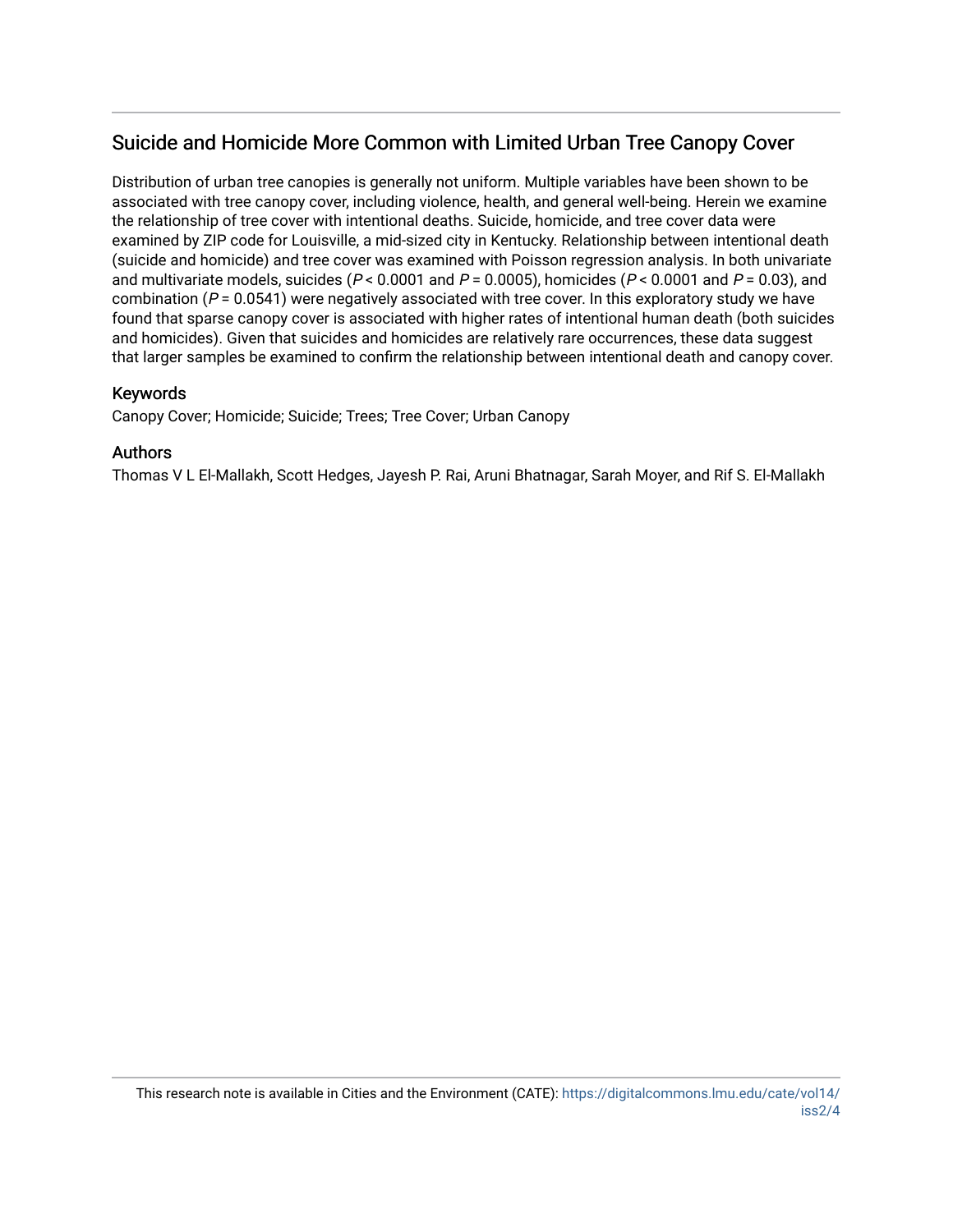#### **INTRODUCTION**

Urban tree canopy cover has been demonstrated to be associated with several important aspects of human welfare and health. For example, trees mitigate the intensity of the heat island effect in cities which can have important health consequences (Loughner et al. 2012; Debbage and Shepherd 2015; Heaviside et al. 2017). But more specifically, trees themselves have been associated with better overall health (Maas et al. 2006), reduced mortality (Gascon et al. 2016; James et al. 2016), fewer adverse birth outcomes (Casey et al. 2016), improved mental health (Gascon et al. 2015), and lower rates of obesity (Bell et al. 2008), type 2 diabetes, high blood pressure, and asthma (Donovan et al. 2013; Ulmer et al. 2016) (however, specific tree species may increase allergenicity [Lovasi et al. 2013; Lai and Kontokosta 2019]). Some of these associations are disputed (Eisenman et al. 2019a, 2019b). These associations with human health seem to be specifically mediated by tree density, and not just green or open space (Ulmer et al. 2016; Reid et al. 2017). However, since the extent of urban tree canopy is associated with income (Iverson and Cook 2000; Schwarz et al. 2015; Krafft and Fryd 2016; Gerrish and Watkins, 2018), many of these observations may be indirect measures of socioeconomic variables (Schwarz et al. 2015), and so may not be related to trees, but be passive covariants of more influential variables (Vukojević et al. 2017; Elwadhi and Cohen 2020).

Green space has specifically been associated with reduced symptoms of depression and anxiety (Beyer et al. 2014; Araya et al. 2007). Additionally, tree cover has been associated with reduced violence against others and self (Kuo and William 2001; Kondo et al. 2017; Vaz et al. 2020).

A study in Portland, Oregon, examined violent crime before and after a tree planting project. The authors found that after the plantings, violent crime was lower in areas that had more trees, and that the effect was greater in poorer neighborhoods (Burley 2018). A similar study in Philadelphia in which vacant lots were cleaned, planted, and fenced, found that gun assaults were significantly reduced around the areas that underwent the plantings compared to control areas that remained neglected (Branas et al. 2011, 2016). An associational study in Philadelphia of 135 firearm victims and 274 community controls that mapped areas travelled by victims and the site where they were shot found that there was an inverse relationship between tree cover and gun violence (Kondo et al. 2017). This was true when victims were compared to local controls, and when the violent act was compared to earlier in the same day when the victim was not attacked (Kondo et al. 2017). As with the Portland study, the effect was greater in lower income areas (Kondo et al. 2017; Burley 2018). Similarly, in a study examining relationship between tree canopy and crime found that a 10% increase of tree canopy cover was associated with 10.3% reduction of battery and an 11.3% reduction of assault, robbery, and narcotics possession (Schusler et al. 2018). When the study is limited to economically similar inner-city neighborhoods, increased tree cover continues to be associated with reduced violence and overall crime (Kuo and William 2001).

Suicide, specifically, has been associated with tree cover in a geographic study of Toronto, Canada (Vaz et al. 2020). In that study suicide was both positively and negatively correlated with tree cover. The study measured canopy cover in two separate methods: Landscape Index (LSI) (Patton 1975), and Perimeter-area Fractal Dimension (PAFRAC) (Florio et al. 2019). LSI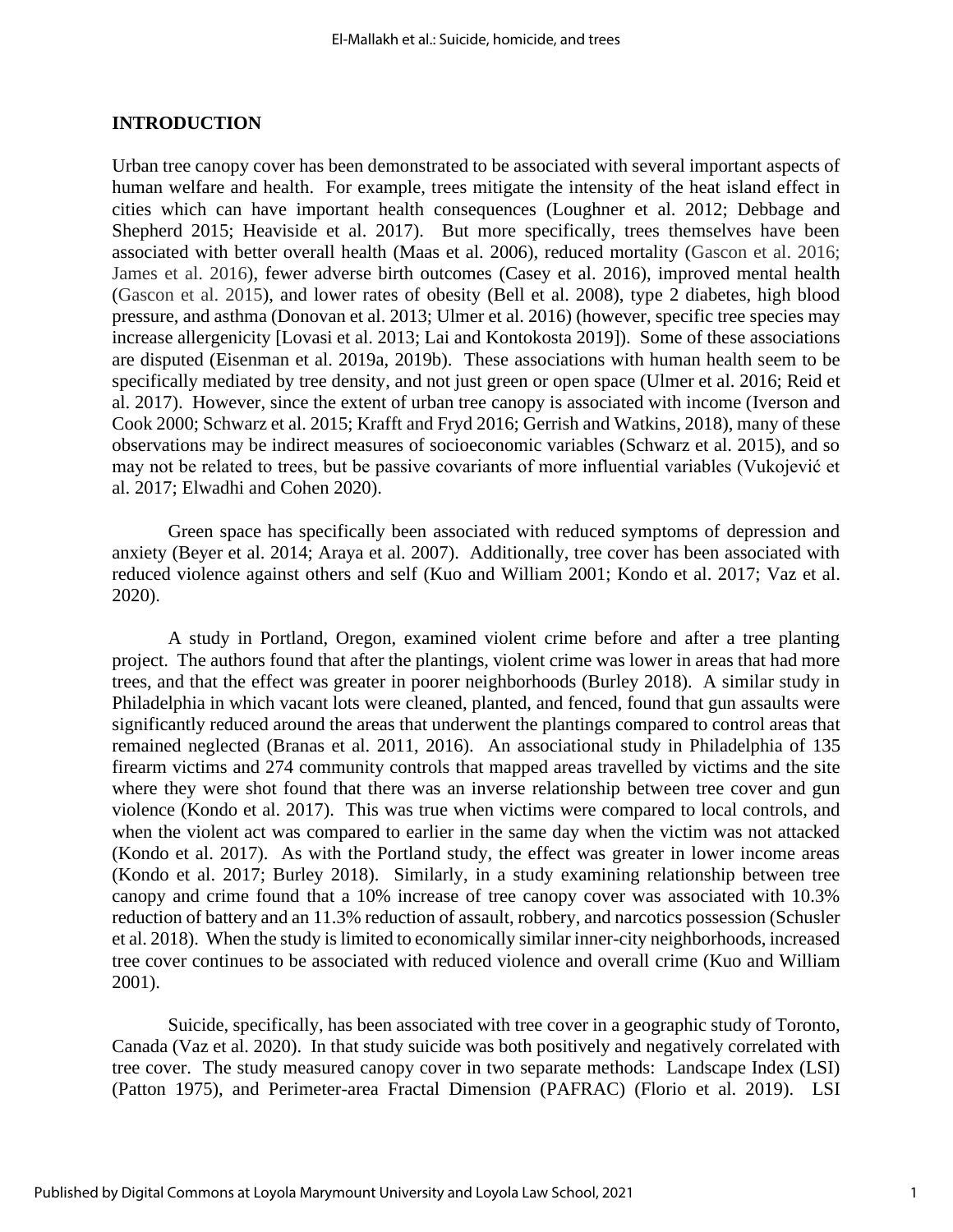provided a statistically significant negative correlation and PAFRAC provided a statistically significant positive correlation. The problem is that PAFRAC is notorious for providing false positive results [\(http://www.umass.edu/landeco/research/fragstats/documents/Metrics/Shape%20](http://www.umass.edu/landeco/research/fragstats/documents/Metrics/Shape%20Metrics/Metrics/C23%20-%20PAFRAC.htm) [Metrics/Metrics/C23%20-%20PAFRAC.htm,](http://www.umass.edu/landeco/research/fragstats/documents/Metrics/Shape%20Metrics/Metrics/C23%20-%20PAFRAC.htm) accessed 7 May 2020). The authors simply concluded that tree cover was strongly associated with self-harm (Vax et al. 2020).

Interestingly, trees can be the instrument of suicide. In a study from Turkey, 48.9% of suicides over an eight-year period were completed by hanging (Dogan et al. 2015). About 10.8% of those who died by hanging, hung themselves on a tree branch (Dogan et al. 2015). Similarly, culture may have an impact. For example, in Japan people contemplating suicide may choose to go to the 'suicide forest,' Aokigahara Jukai Forest at the northwest base of Mount Fuji (Flaskerud 2014). About 30 people commit suicide there annually, and there appears to be cultural beliefs and myths that lead people to that location (Takahashi 1988). On the other hand, subjective calmness has been documented in university students who viewed photographs of urban scenes with trees and green space felt they were more restorative than urban scenes without vegetation (Hernández and Hidalgo 2005). Objective benefits include improved subjective sleep quality and increased sleep times associated with tree canopy cover in a study that used the Survey of the Health of Wisconsin database and canopy cover using National Land Cover Database (Johnson et al. 2018).

It is important to note that changes in violent crime or self-harm may or may not be related to trees. Urban tree canopy distribution may be related to other factors, including socioeconomic distribution, historical effects of "redlining," other aspects of investment into communities, and development. Controlling for all potential variables is ultimately impossible, and these variables may explain some of the variance in associational studies. Additional data also aid in understanding the nature of the relationships.

Trees have the potential of being a potent public health tool if they can contribute to better physical and mental health of urban residents. As this question continues to be explored, it is important to determine if some of the worst human outcomes –intentional death – can also be modified by trees. Suicide and homicide are extreme manifestations of psychiatric illness and human violence, and they both may be related at a core level (Pokorny 1965) – both being products of lethal aggression (Bills 2017) – we undertook an exploratory study of the relationship of both suicide and homicide to tree cover in an urban area.

#### **METHODS**

Data regarding trees in Jefferson County, Kentucky, were obtained from publicly available data provided by the US Geological Survey and are found online in the National Land Cover Database (NLCD) Percent Tree Canopy Collection for 2011. In this database each pixel is 30 m<sup>2</sup> [\(https://catalog.data.gov/harvest/object/362097c2-3090-4cda-8f04-d5a884c40aae/html/original,](https://catalog.data.gov/harvest/object/362097c2-3090-4cda-8f04-d5a884c40aae/html/original) accessed 1 January 2021). This file came in the form of a raster which was converted from a percent per pixel basis to the average percent of all pixels in a Zone Improvement Plan (ZIP or zip) code. This provided the average percent tree canopy coverage per zip code. Data regarding suicides from 2007 to 2017 were obtained from the medical examiner's report to the Public Health and Wellness Department of the city of Louisville. The data were anonymous, and only included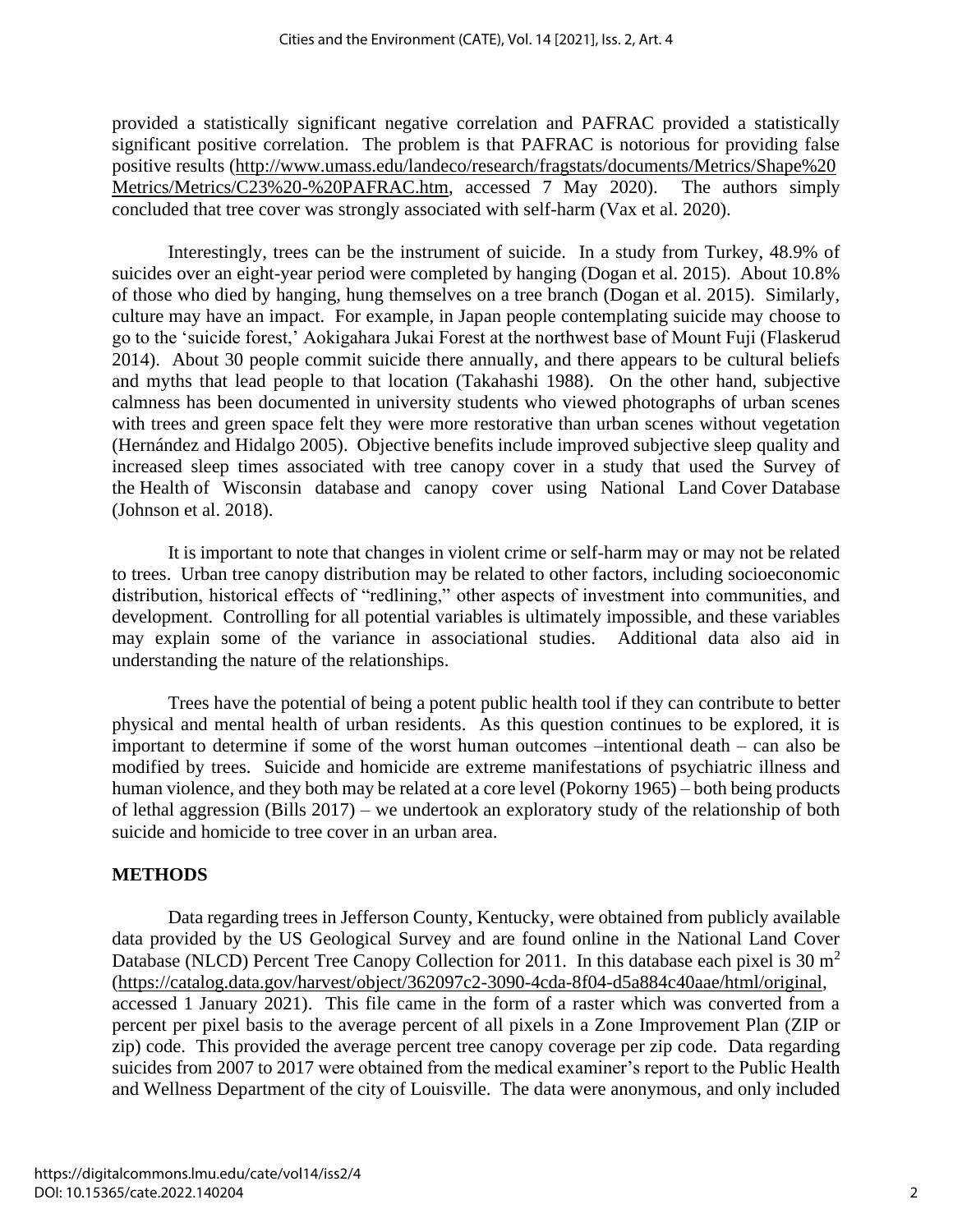the date of the suicide and the resident zip code. Data were provided for this project only with the caveat that "personal health information" or "identifying information" not be provided to the researchers. This was necessary to adhere to the requirements of the Health Insurance Portability and Accountability Act (HIPAA) of 1996 [\(https://aspe.hhs.gov/report/health-insurance](https://aspe.hhs.gov/report/health-insurance-portability-and-accountability-act-1996)[portability-and-accountability-act-1996,](https://aspe.hhs.gov/report/health-insurance-portability-and-accountability-act-1996) accessed 26 December 2020). This limited the analysis to zip codes only. Data regarding homicides were extracted from online crime data from 2007 to 2017 from the Louisville Metro Open Data portal. The data included the zip code in which the homicide took place. All data were imported into ArcGIS analytic mapping tool [\(https://www.esri.com/en-us/arcgis/about-arcgis/overview,](https://www.esri.com/en-us/arcgis/about-arcgis/overview) accessed 26 December 2020) after conversion to shapefiles that used the coordinate system of a geographical zip code map of Jefferson County provided by the US Census Bureau. Rates of suicides and homicides were calculated in ArcGIS using the population data from 2014. Characteristics of each zip code were obtained from zipdatamaps.com [\(https://www.zipdatamaps.com/jefferson-ky-county-zipcodes,](https://www.zipdatamaps.com/jefferson-ky-county-zipcodes) accessed 26 December 2020).

All suicide and homicide rates are expressed as per population of home zip code. Initially we performed simple correlation analysis. However, since the mortality data do not appear to have a normal distribution, they were also analyzed using a Poisson Regression model. Population size and income are reported scaled in thousands. We report rate, standard error (SE), 95% confidence interval (CI) and *P* values. The univariable model includes one variable at a time with intercept term. In the multivariable model, to study the association of canopy with mortality, annual income and race (expressed as Caucasian percent) along with an intercept term are included in the model. Results are considered significant at alpha = 0.05. The statistical analysis is performed using SAS System V9.4 (Cary, NC: SAS Institute Inc., 2003) (Walker and Shostak 2010).

#### **RESULTS**

Characteristics of each zip code included in this study are included in Table 1. The analyses of the data are presented in Table 2. In Jefferson County the annual suicide and homicide rates per 100,000 individuals were  $14.44 \pm$  standard error (SEM) 1.02 and  $13.73 \pm 3.486$ , respectively (based on annual rate of 462.0 suicides and 439.3 homicides in the county over the 11 years between 2007 and 2017). Suicides were negatively associated with tree cover  $(r^2 = 0.213, P =$ 0.0077) (Figure 1); as were homicides  $(r^2 = 0.38, P = 0.0002)$  (Figure2). Suicides were positively associated with homicides  $(P = 0.02)$ . When results were graphed using Locally Weighted Scatterplot Smoothing (LOWESS), there appeared to be a threshold at approximately  $20 - 30$  % canopy coverage (Figures 1 and 2). To test this, we arranged both the suicide and homicide data at rates occurring below and above 20% and 30% canopy coverage threshold, respectively, and performed an unpaired t-test. Suicide rates below and above 20% canopy cover were significantly different  $(20.02 \pm \text{SEM} 4.34 \text{ vs. } 13.15 \pm 0.61 \text{ suicide/s}/100,000 \text{ people/year}, t = 2.926, P = 0.0065).$ Similarly, homicide rates below and above 30% canopy cover were significantly different (24.25  $\pm$  SEM 5.93 vs. 3.211  $\pm$  0.60, homicides/100,000 people/year, *P* = 0.0014).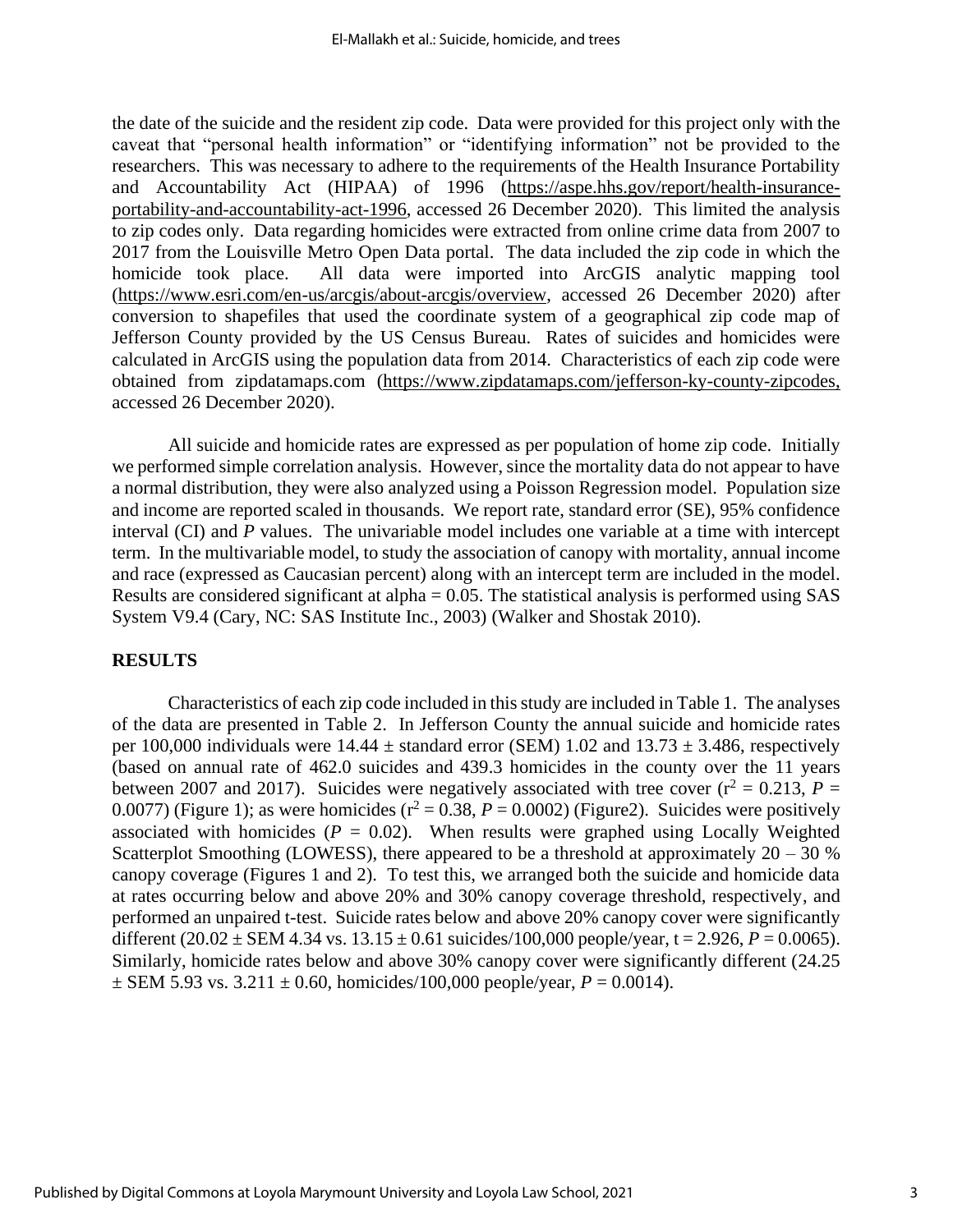| Zip   | Canopy    | <b>Population</b> | Area                     | Average         | %<br>African | <b>Number</b>   | <b>Number</b>    |
|-------|-----------|-------------------|--------------------------|-----------------|--------------|-----------------|------------------|
| Code  | Cover (%) |                   | (square                  | <b>Adjusted</b> | American/%   | <b>Suicides</b> | <b>Homicides</b> |
|       |           |                   | miles)                   | Annual          | Caucasian    |                 |                  |
|       |           |                   |                          | Income $($)$    |              |                 |                  |
| 40209 | 5.12      | 485               | $\overline{2}$           | 33,890          | 8.66/66.39   | $\overline{2}$  | $\overline{4}$   |
| 40202 | 7.42      | 6,468             | $\overline{2}$           | 142,570         | 55.98/28.1   | 18              | 16               |
| 40210 | 15.18     | 15,250            | $\overline{\mathbf{4}}$  | 25,270          | 89.76/7.05   | 14              | 81               |
| 40203 | 17.33     | 18,347            | $\mathbf{3}$             | 30,690          | 59.68/34.68  | 45              | 121              |
| 40208 | 18.27     | 15,480            | $\overline{2}$           | 33,750          | 28.73/62.6   | 21              | 27               |
| 40213 | 18.77     | 15,834            | $\overline{13}$          | 45,180          | 17.61/70.58  | 25              | 22               |
| 40218 | 21.27     | 30,193            | 9                        | 38,540          | 35.37/50.17  | 42              | 26               |
| 40215 | 24.23     | 22,342            | $\overline{\mathbf{4}}$  | 30,110          | 33.06/52.69  | 31              | 47               |
| 40211 | 24.44     | 23,622            | 8                        | 28,040          | 90.79/ 6.11  | 20              | 141              |
| 40217 | 24.48     | 13,077            | $\overline{2}$           | 47,810          | 7.20/88.52   | 24              | 8                |
| 40219 | 27.18     | 39,651            | 14                       | 38,480          | 20.39/58.9   | 65              | 25               |
| 40220 | 28.09     | 33,941            | $\overline{8}$           | 58,490          | 17.48/73.15  | 51              | $\overline{9}$   |
| 40258 | 28.60     | 27,222            | 13                       | 44,920          | 13.79/82.33  | 50              | 23               |
| 40216 | 29.22     | 40,844            | 16                       | 39,300          | 33.84/59.34  | 68              | 35               |
| 40212 | 29.58     | 17,308            | $\overline{7}$           | 17,685          | 60.83/36.09  | 33              | 81               |
| 40242 | 29.93     | 11,334            | $\overline{3}$           | 68,110          | 10.35/78.61  | 16              | 1                |
| 40204 | 32.04     | 14,229            | 3                        | 87,770          | 6.28/86.77   | 28              | 10               |
| 40222 | 33.22     | 21,221            | $\overline{7}$           | 114,580         | 6.16/81.61   | 29              | 8                |
| 40241 | 33.55     | 29,907            | 12                       | 101,000         | 10.06/76.51  | 34              | 6                |
| 40205 | 34.78     | 24,068            | $\overline{7}$           | 110,770         | 1.8 /93.9    | 40              | 11               |
| 40243 | 35.33     | 10.569            | $\overline{\mathcal{A}}$ | 70,760          | 5.1 /87.12   | 18              | $\overline{2}$   |
| 40206 | 36.47     | 19,277            | $\overline{7}$           | 83,080          | 8.76/85.03   | 29              | $\boldsymbol{9}$ |
| 40229 | 37.21     | 36,536            | 18                       | 47,470          | 4.85/87.95   | 44              | 8                |
| 40245 | 38.06     | 31,941            | 35                       | 122.410         | 9.48/78.68   | 24              | $\overline{4}$   |
| 40291 | 38.20     | 35,110            | 25                       | 64,530          | 10.53/81.69  | 56              | 10               |
| 40214 | 39.19     | 45,756            | 16                       | 14,170          | 14.9/65.86   | 74              | 49               |
| 40223 | 39.79     | 21,491            | $\overline{13}$          | 106,460         | 9.23/81.81   | 27              | 6                |
| 40059 | 41.80     | 17,785            | 32                       | 210,580         | 3.41/89.75   | 12              | 1                |
| 40207 | 43.37     | 30,237            | 12                       | 130,720         | 3.05/90.62   | 33              | $\overline{2}$   |
| 40299 | 47.19     | 38,952            | 50                       | 74,950          | 7.34/83.87   | 53              | $\overline{7}$   |
| 40272 | 49.54     | 38,758            | 36                       | 46,610          | 4.16/88.9    | 60              | 22               |
| 40118 | 67.20     | 9,767             | 9                        | 38,540          | 35.37/50.17  | 17              | 4                |

Table 1. Study area (Jefferson County, Kentucky) zip codes and characteristics.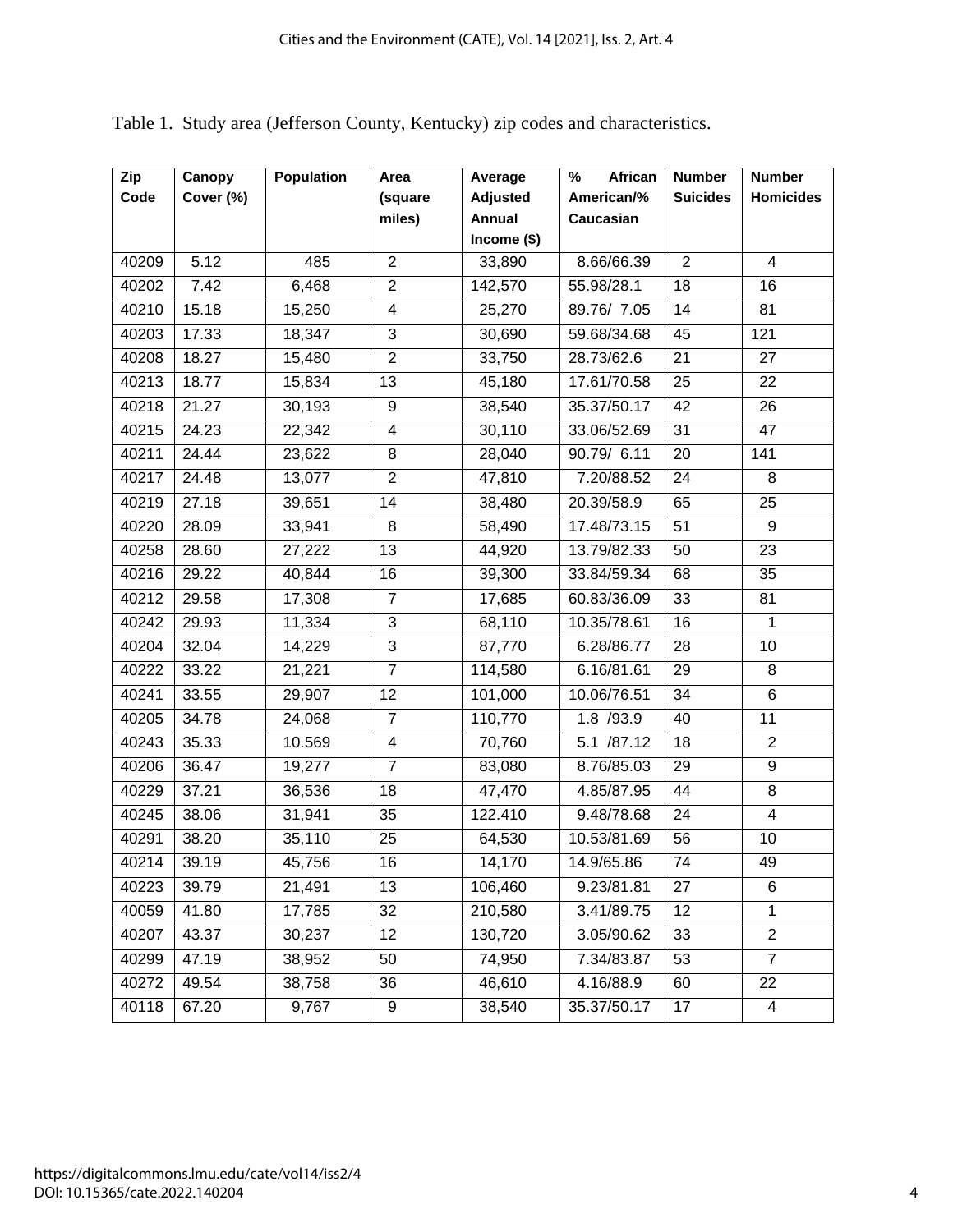| <b>Number of Suicides</b> |           |           |              |              |         |  |  |
|---------------------------|-----------|-----------|--------------|--------------|---------|--|--|
| Variable                  | Rate      | <b>SE</b> | 95% CI Lower | 95% CI Upper | P-value |  |  |
| Canopy                    | 0.0104    | 0.0024    | 0.0056       | 0.0151       | < .0001 |  |  |
| <b>Population</b>         | 0.0393    | 0.0027    | 0.034        | 0.0446       | < .0001 |  |  |
| Area in square miles      | 0.0154    | 0.0023    | 0.0109       | 0.0199       | < .0001 |  |  |
| <b>Annual Income</b>      | $-0.0032$ | 0.0008    | $-0.0046$    | $-0.0017$    | < .0001 |  |  |
| <b>Caucasian Percent</b>  | 0.0038    | 0.0014    | 0.0011       | 0.0065       | 0.0051  |  |  |
| <b>Number Homicides</b>   |           |           |              |              |         |  |  |
| Canopy                    | $-0.0391$ | 0.003     | $-0.0449$    | $-0.0333$    | < .0001 |  |  |
| <b>Population</b>         | 0.0036    | 0.003     | $-0.0022$    | 0.0095       | 0.2226  |  |  |
| Area in square miles      | $-0.0358$ | 0.0043    | $-0.0442$    | $-0.0275$    | < .0001 |  |  |
| <b>Annual Income</b>      | $-0.0233$ | 0.0014    | $-0.026$     | $-0.0206$    | < .0001 |  |  |
| <b>Caucasian Percent</b>  | $-0.0318$ | 0.0012    | $-0.0341$    | $-0.0295$    | < .0001 |  |  |
| <b>Number of Both</b>     |           |           |              |              |         |  |  |
| Canopy                    | $-0.010$  | 0.0019    | $-0.0137$    | $-0.0063$    | < .0001 |  |  |
| <b>Population</b>         | 0.0236    | 0.002     | 0.0197       | 0.0275       | < .0001 |  |  |
| Area in square miles      | $-0.001$  | 0.002     | $-0.0049$    | 0.0029       | 0.6205  |  |  |
| <b>Annual Income</b>      | $-0.0096$ | 0.0007    | $-0.0109$    | $-0.0082$    | < .0001 |  |  |
| <b>Caucasian Percent</b>  | $-0.0141$ | 0.0008    | $-0.0157$    | $-0.0125$    | < .0001 |  |  |

Table 2A. Predictor of the different types of intentional death (suicide alone, homicide alone, or the two combined) in a univariable Poisson regression analysis.

Table 2B. Predictor of the different types of intentional death (suicide alone, homicide alone, of the two combined) in a multivariable Poisson regression analysis.

| <b>Number of Suicides</b> |           |           |              |              |         |  |  |  |
|---------------------------|-----------|-----------|--------------|--------------|---------|--|--|--|
| Variable                  | Rate      | <b>SE</b> | 95% CI Lower | 95% CI Upper | P-value |  |  |  |
| Canopy                    | 0.0091    | 0.0026    | 0.0039       | 0.0142       | 0.0005  |  |  |  |
| <b>Annual Income</b>      | $-0.0049$ | 0.0009    | $-0.0066$    | $-0.0033$    | < .0001 |  |  |  |
| <b>Caucasian Percent</b>  | 0.0056    | 0.0016    | 0.0024       | 0.0088       | 0.0007  |  |  |  |
| <b>Number Homicides</b>   |           |           |              |              |         |  |  |  |
| Canopy                    | $-0.0072$ | 0.0033    | $-0.0137$    | $-0.0007$    | 0.0303  |  |  |  |
| <b>Annual Income</b>      | $-0.0131$ | 0.0014    | $-0.0159$    | $-0.0103$    | < .0001 |  |  |  |
| <b>Caucasian Percent</b>  | $-0.0253$ | 0.0014    | $-0.0281$    | $-0.0225$    | < .0001 |  |  |  |
| <b>Number of Both</b>     |           |           |              |              |         |  |  |  |
| Canopy                    | 0.0037    | 0.0019    | $-0.0001$    | 0.0075       | 0.0541  |  |  |  |
| <b>Annual Income</b>      | $-0.0063$ | 0.0007    | $-0.0077$    | $-0.0049$    | < .0001 |  |  |  |
| <b>Caucasian Percent</b>  | $-0.0115$ | 0.001     | $-0.0135$    | $-0.0095$    | < .0001 |  |  |  |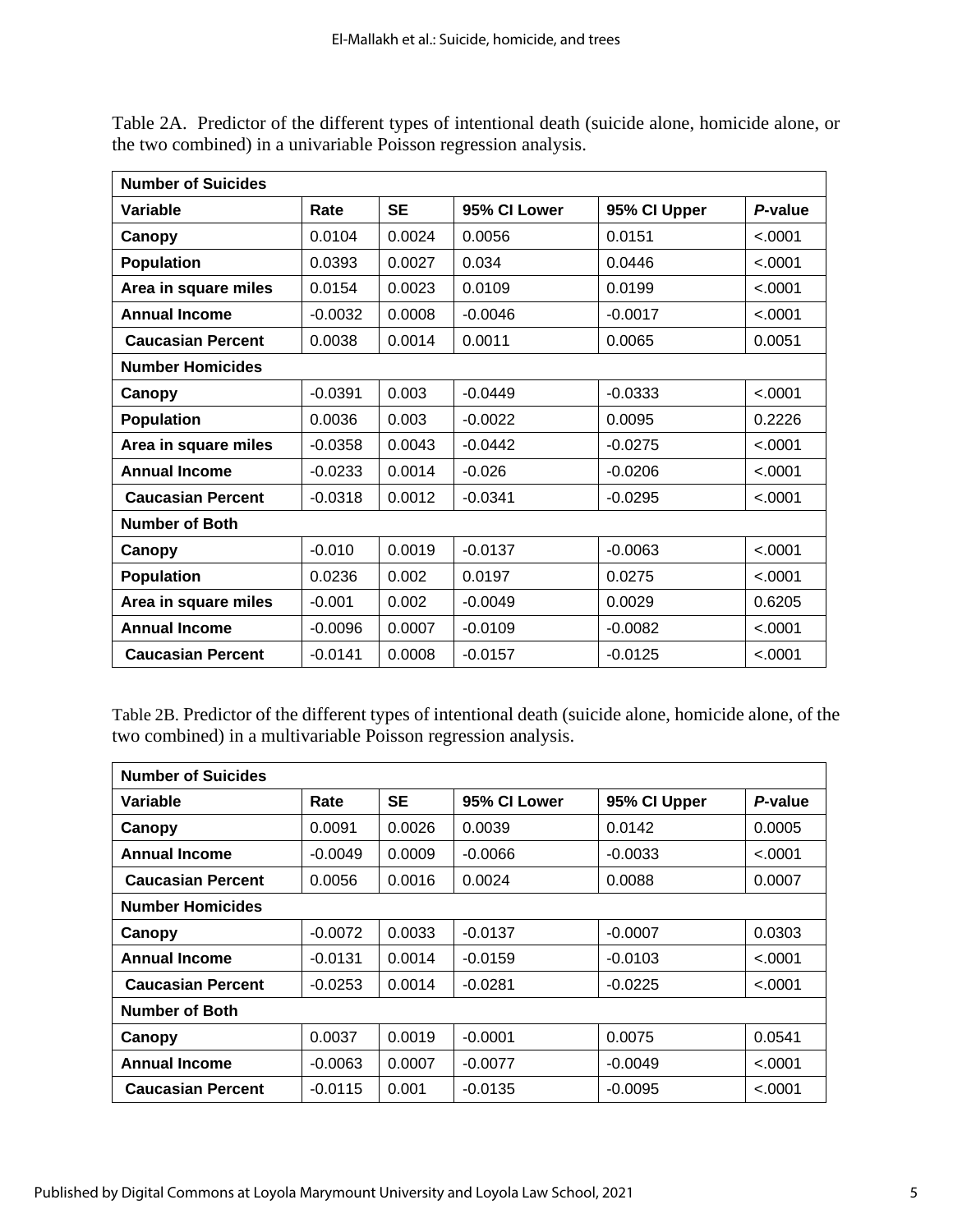

Figure 1. In this Locally Weighted Scatterplot Smoothing (LOWESS) graph, as tree canopy size decreases, the rate of suicide increases ( $r = -0.53$ ,  $P = 0.0077$ ) after approximately 20% canopy cover, there does not appear to be a relationship prior to that.



Figure 2. In this Locally Weighted Scatterplot Smoothing (LOWESS) graph, as tree canopy size decreases, the rate of homicide increases  $(-0.623, P = 0.0002)$  after approximately 30% canopy cover, there does not appear to be a relationship prior to that.

To address issues of multicollinearity, we performed modeling using the Poisson regression utilizing zip code zone area, population, race makeup, and wealth as covariables. Zip code area and population size accounted for the greatest difference in canopy cover between the different zip codes (Table 2). When those variables are excluded, there is a clear relationship between canopy cover and intentional death, suicide, and homicide  $(P = 0.05 - < 0.0001$  for all, Table 2B).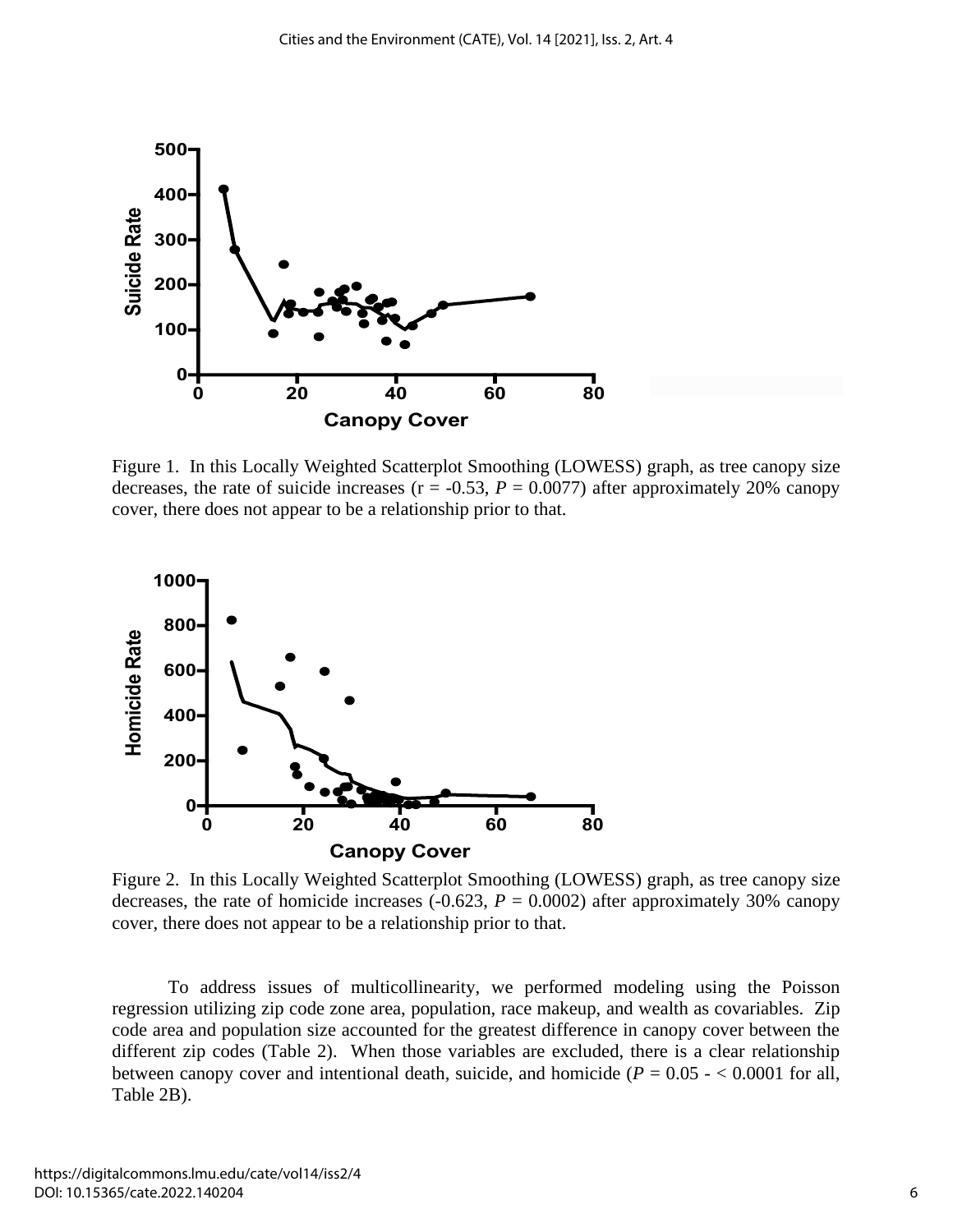Several secondary measures were also examined. Canopy cover was not associated with local wealth ( $r^2 = 0.052$ ,  $P = 0.21$ ). Race, measured as fraction of the population that is either African-American or Caucasian, was also associated with canopy cover. A negative association, or fewer trees, were associated with increasing fraction of African-American residents ( $r^2 = 0.18$ , slope =  $-0.823$ , 95% confidence interval [CI] =  $-1.48$  to  $-0.016$ ,  $P = 0.016$ ), and a positive association for Caucasians ( $r^2 = 0.21$ , slope = 0.854, 95% CI = 0.23 to 1.47,  $P = 0.009$ ). Race was not related to suicide for either African-Americans ( $r^2 = 0.46$ ,  $P = 0.99$ ) or Caucasians ( $r^2 = 0.006$ ,  $P = 0.66$ ). However, being victims of homicide was positively related to race among African-Americans ( $r^2 = 0.46$ , slope 0.08, 95% CI 0.045. to 0.107,  $P < 0.0001$ ); and negatively related to race among Caucasians ( $r^2 = 0.5$ , slope –0.08, 95% CI –0.105. to –0.049,  $P < 0.0001$ ). This appears to be mediated by poverty since income was not related to suicide  $(r^2 = 0.061, P = 0.17)$ , but was related to homicide ( $r^2$  = 0.18, *P* = 0.015). Similarly, wealth was positively correlated with percent of the population that is Caucasian ( $r^2 = 0.22$ , slope = 0.00025, 95% CI = 0.00008 to 0.0004, *P* = 0.006), and negatively correlated with the fraction of population that is African-American ( $r^2$  = 0.17, slope =  $-0.0002$ , 95% CI =  $-0.0004$  to  $-0.00004$ ,  $P = 0.02$ ).

Community tree planting programs began in Louisville around 2013 and have planted 3,000 trees by 2019 [\(https://louisvillegrows.org/our-history/](https://louisvillegrows.org/our-history/) accessed 1 January 2021). The data utilized for this study is from canopy cover in 2011, prior to the tree planting effort, but reflective of the time period being studied.

#### **DISCUSSION**

In this exploratory study we examined the relationship between suicides, homicides, and tree cover in a mid-sized city. We found a negative relationship between tree density and the rates of both suicide and homicide which persisted when we corrected for multiple variables with a multivariable Poisson Regression Analysis. Nonetheless, this is purely an association that does not examine any cause-effect relationship; although, it does support preexisting literature that documents both reduced violence and improved physical and mental health as a function of increased tree cover. We chose to examine intentional death by suicide and homicide because in psychodynamic formulations they can be seen as two sides of the same coin (Pokorny 1965; Bills 2019); both are forms of extreme human violence (Huesmann and Taylor 2006). But modern views of the two behaviors is that they are more distinct (Bähr 2013), with regional social and cultural variables being more important than biological or psychological ones (Bills and Li 2005). It is important to note, that beyond their shared cores of manifestation of human violence and their inverse association with trees, we do not feel that they are directly related.

Previous associational studies have shown that as canopy cover increases, there is an associated reduction in both violence towards others (Kondo et al. 2017; Escobedo et al. 2018; Schusler et al. 2018; Kuo and William 2001) and self-harm (Vaz et al. 2020). The relationship continues after control for socioeconomic variables (Escobedo et al. 2018; Kuo and William 2001). Additionally, examining violence in the same neighborhood before and after a tree-planting program reveals a notable reduction in violent crime (Burley 2018). Similarly, attempts to control for other variables in the suicide studies also appear to show an ongoing relationship (Vaz et al. 2020).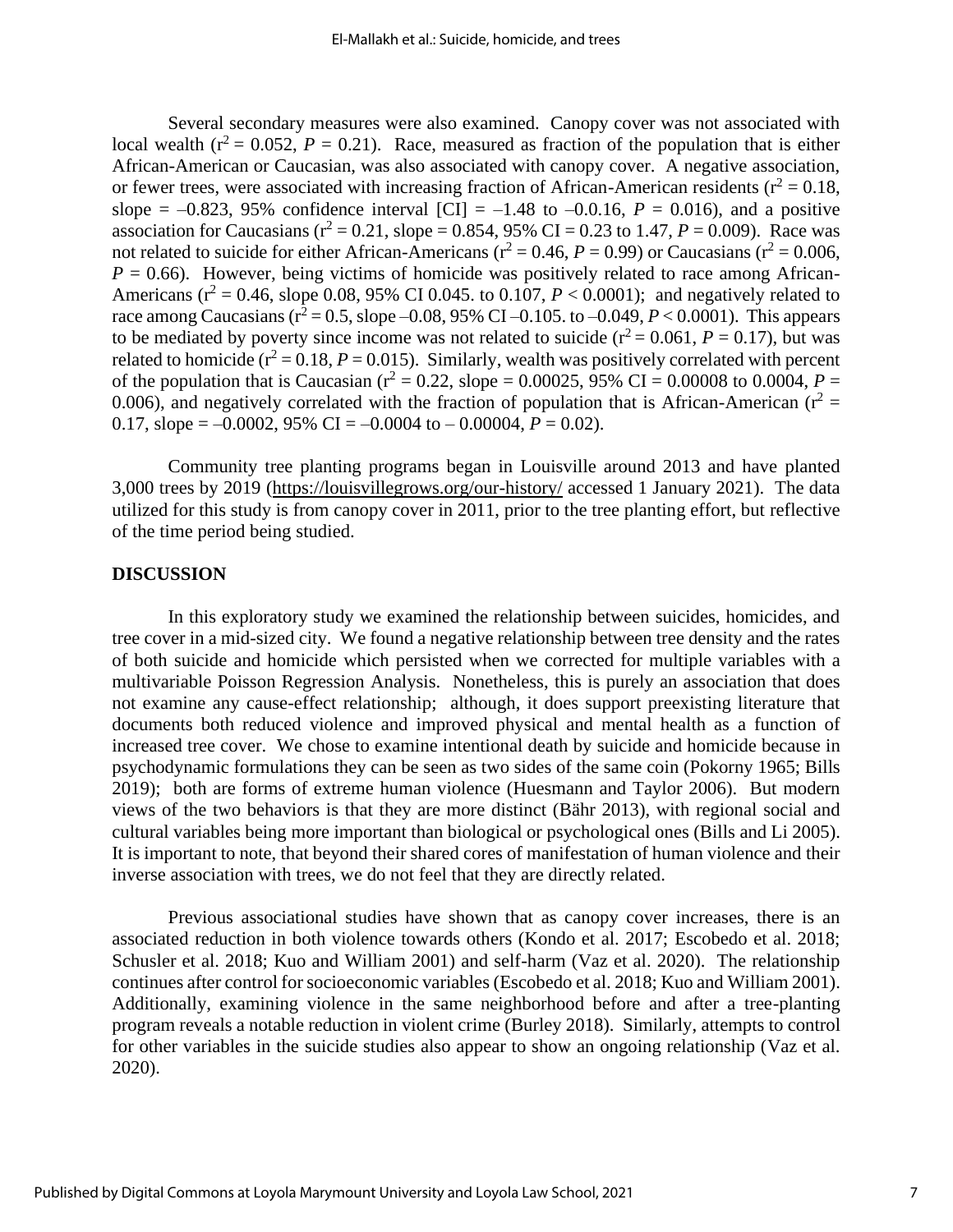Within the limitations of our available data, we attempted to explore the relationship of suicide and homicide with canopy cover and socioeconomic status. We found that the average adjusted income was not associated with canopy cover. This finding increases the likelihood that the association seen with intentional deaths and the dearth of trees is not purely driven by socioeconomic status. Only being a victim of homicide was significantly related to reduced wealth; suicide showed no relationship with wealth. When we explored race, which is related to socioeconomic status (Myers 2009), we found that the rate of being a homicide victim dropped as the proportion of Caucasians increases and an inverse relationship with African-Americans.

In our data, the associations of canopy cover and suicide/homicide were not linear (Figures 1 and 2). The data are consistent with a threshold phenomenon, where, as the canopy cover drops below 20% for suicide and 30% for homicide, the rate of these violent deaths increases markedly.

There are significant limitations to the current study. The data were analyzed by zip code, which is associated with multiple uncertainties (Grubesic and Matisziw 2006; Grubesic 2008). Zip codes do not describe a geographic area, rather they are a collection of postal routes, and their original purpose was to smooth out postal delivery (Grubesic and Matisziw 2006; Grubesic 2008). Consequently, use of zip codes as geographic units can introduce unknown and unforeseen sources of error (Grubesic 2008). Some health care researchers feel that zip code data can be useful (Arrieta et al. 2008). We could not examine the question in any other fashion because the data regarding suicides were only available to us within zip codes. Additionally, this is an association study susceptible to multicollinearity errors (Kim 2019). For example, canopy cover is related to greater wealth of local residents (Iverson and Cook 2000; Schwarz et al. 2015; Krafft and Fryd 2016; Gerrish and Watkins 2018), which itself can be related to several health factors and crime (Schwarz et al. 2015). Furthermore, tree canopy cover can vary within the average area of a zip code of 12.375 square miles so that the number of trees does not actually describe the environment experienced by any particular individual. These preliminary observations will need to be replicated before being considered accurate. Finally, we found a possible threshold at about 20 – 30% canopy cover (Figures 1 and 2), below which loss of canopy cover increased both suicide and homicide. However, the vegetation database we used may lose resolution at  $\lt 10\%$  vegetation cover, with an over-representation of pavement (Smith et al. 2011). All of these caveats need to be taken into account when interpreting these data.

#### **CONCLUSION**

We performed an exploratory examination of the relationship between tree cover and mental health outcomes as measured by suicide, and person-person violence as measured by homicide in a medium size Southern city with 37% canopy cover. We found that both suicide and homicide increase in association with reductions of canopy cover below 10% and 20%, respectively. Race and wealth appeared to covary with homicide, but wealth did not covary with suicide. These exploratory data suggest that tree cover or an associated variable may be associated with mitigation of intentional death in humans.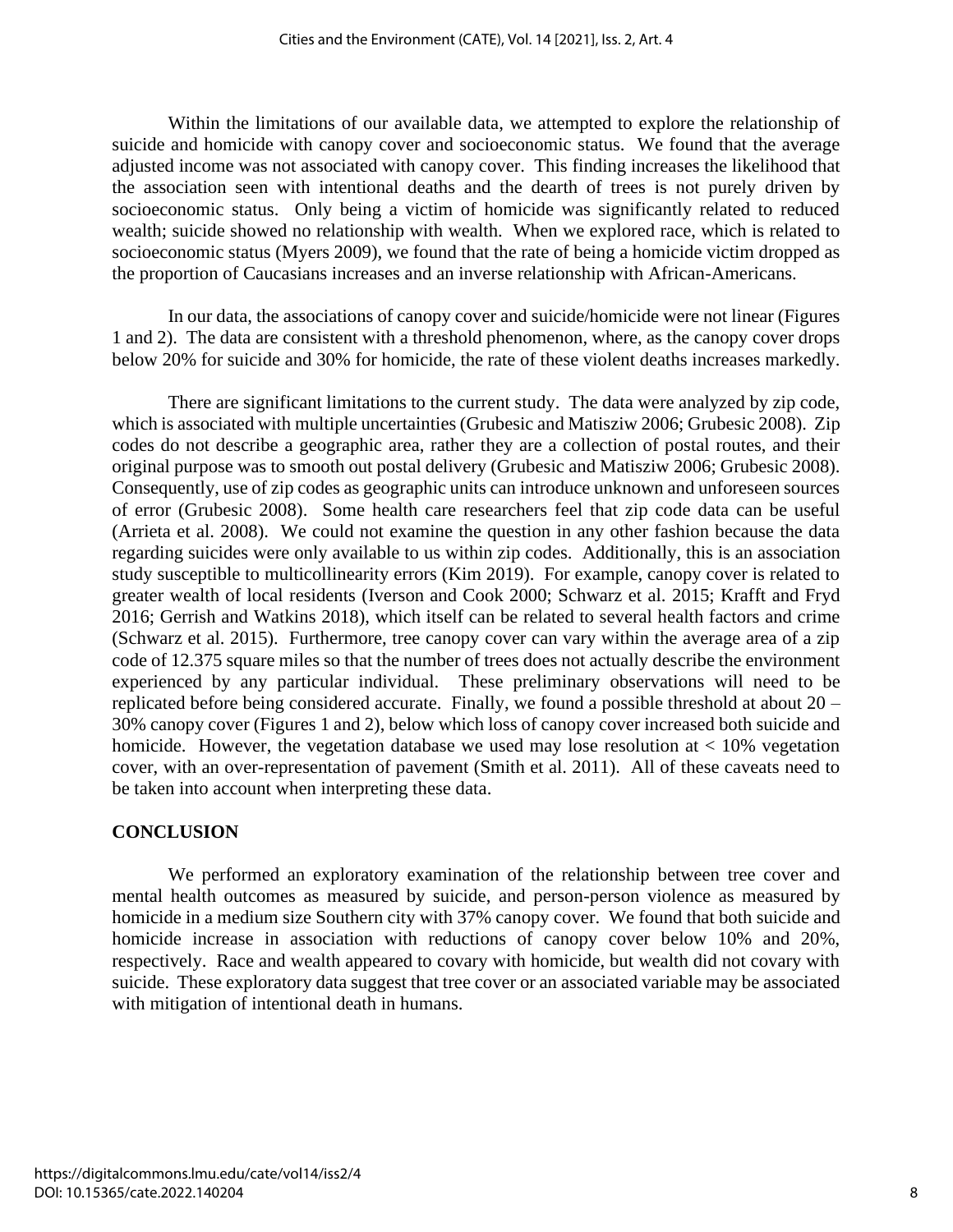#### **LITERATURE CITED**

- Araya, R., Montgomery, A., Rojas, G., Fritsch, R., Solis, J., Signorelli, A., & Lewis, G. (2007). Common mental disorders and the built environment in Santiago, Chile. *British Journal of Psychiatry*, 190, 394–401. doi: 10.1192/bjp.bp.106.024596
- Arrieta, M., White, H.L./, & Crook, E.D. (2008). Using zip code-level mortality data as a local health status indicator in Mobile, Alabama. *American Journal of Medical Science,* 335(4), 271-274. doi: 10.1097/maj.0b013e31816a49c0
- Bähr, A. (2013). Between "self-murder" and "suicide": The modern etymology of self-killing. *Journal of Social History*, 46(3), 620–632.<https://doi.org/10.1093/jsh/shs119>
- Bell, J.F., Wilson, J.S., & Liu, G.C. (2008). Neighborhood greenness and 2-year changes in body mass index of children and youth. *American Journal of Preventative Medicine,* 35(6), 547- 553.
- Beyer, K.M., Kaltenbach, A., Szabo, A., Bogar, S., Nieto, F.J., & Malecki, K.M. (2014). Exposure to neighborhood green space and mental health: evidence from the survey of the health of Wisconsin. *International Journal of Environmental Research and Public Health*, 11(3), 3453-3472. doi: 10.3390/ijerph110303453
- Bills, C.B. (2017). The relationship between homicide and suicide: A narrative and conceptual review of violent death. *International Journal of Conflict and Violence*, 11, 1-9. doi: 10.4119/UNIBI/ijcv.400
- Bills, C.B., & Li, G. (2005). Correlating homicide and suicide. *International Journal of Epidemiology*, 34(4), 837-845. doi: 10.1093/ije/dyi079.
- Burley, B.A. (2018). Green infrastructure and violence: Do new street trees mitigate violent crime? *Health Place*, 54, 43-49. doi: 10.1016/j.healthplace.2018.08.015
- Casey, J.A., James, P., Rudolph, K.E., Wu, C.D., & Schwartz, B.S. (2016). Greenness and birth outcomes in a range of Pennsylvania communities. *International Journal of Environmental Research and Public Health,* 13(3), pii: E311. doi: 10.3390/ijerph13030311
- Donovan, G.H., Butry, D.T., Michael, Y.L., Prestemon, J.P., Liebhold, A.M., Gatziolis, D., & Mao, M.Y. (2013). The relationship between trees and human health evidence from the spread of the emerald ash borer. *American Journal of Preventative Medicine,* 44(2), 139– 145. doi: 10.1016/j.amepre.2012.09.066
- Elwadhi, D., & Cohen, A. (2020). Social inequalities in antidepressant treatment outcomes: a systematic review. *Social Psychiatry and Psychiatric Epidemiology,* 55(10), 1241-1259. doi: 10.1007/s00127-020-01918-5
- Eisenman, T.S., Churkina, G., Jariwala, S.P., Kumar, P., Lovasi, G.S., Pataki, D.E., Weinberger, K.R., & Whitlow, T.H. (2019). Urban trees, air quality, and asthma: An interdisciplinary review. *Landscape and Urban Planning,* 187, 47–59. https://doi.org/10.1016/j.landurbplan.2019.02.010
- Eisenman, T.S., Jariwala, S.P., & Lovasi, G.S. (2019). Urban trees and asthma: A call for epidemiological research. *Lancet Respiratory Medicine,* 7, e19–e20. [https://doi.org/10.1016/S2213-2600\(19\)30193-6](https://doi.org/10.1016/S2213-2600(19)30193-6)
- Escobedo, F.J., Clerici, N., Staudhammer, C.L., Feged-Rivadeneira, A., Bohorquez, J.C., Tovar, G. (2018). Trees and Crime in Bogota, Colombia: Is the link an ecosystem disservice or service? *Land Use Policy*, 78, 583-592. <https://doi.org/10.1016/j.landusepol.2018.07.029>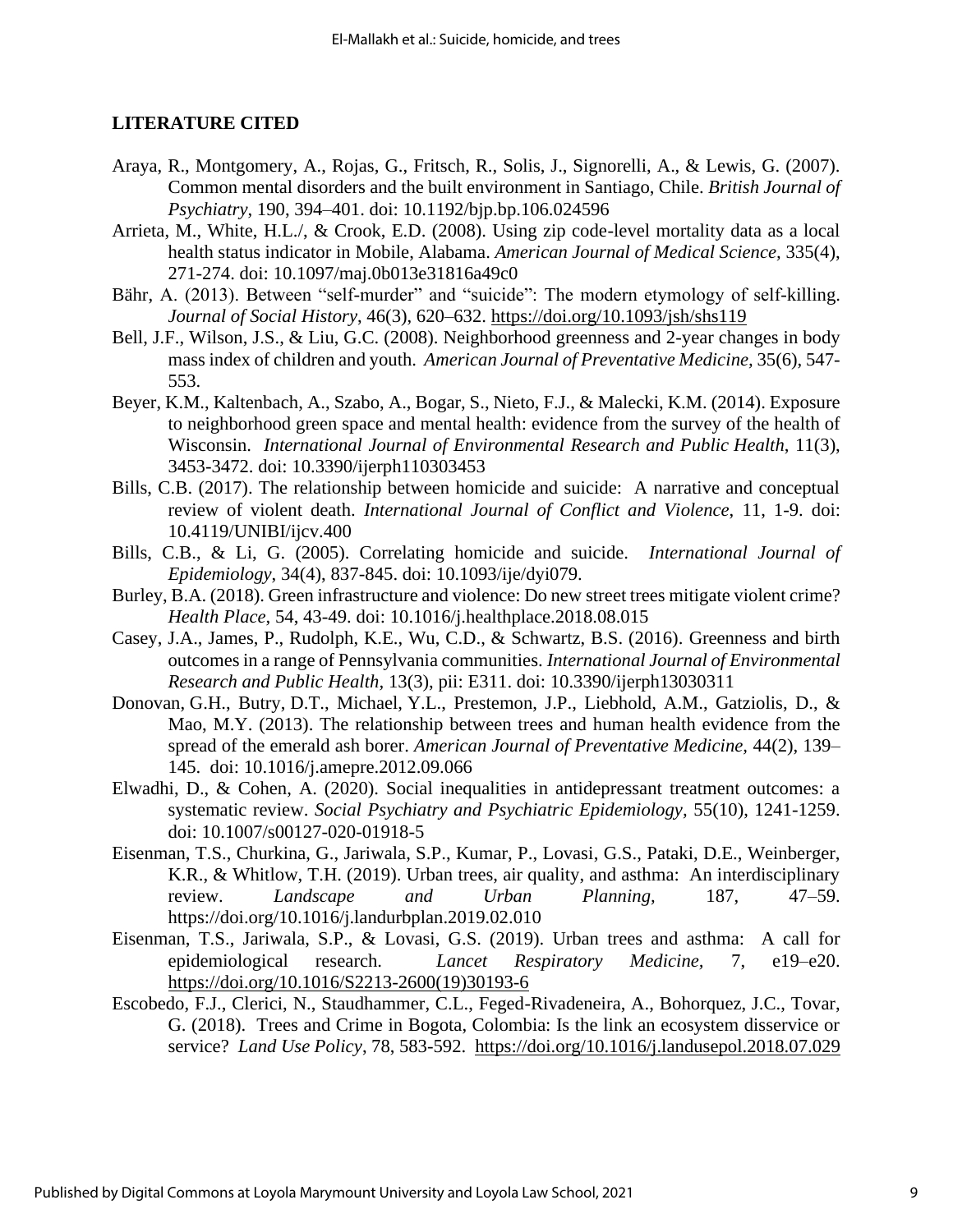- Gascon, M., Triguero-Mas, M., Martínez, D., Dadvand, P., Forns, J., Plasència, A., & Nieuwenhuijsen, M.J. (2015). Mental health benefits of long-term exposure to residential green and blue spaces: a systematic review. *International Journal of Environmental Research and Public Health,* 12(4), 4354-4379. doi: 10.3390/ijerph12049=04354
- Gascon, M., Triguero-Mas, M., Martínez, D., Dadvand, P., Rojas-Rueda, D., Plasència, A., & Nieuwenhuijsen, M.J. (2016). Residential green spaces and mortality: A systematic review. *Environment International,* 86, 60-67.
- Gerrish, E., & Watkins, S.L. (2018). The relationship between urban forests and income: A metaanalysis. *Landscape and Urban Planning,* 170, 293–308. <https://doi.org/10.1016/j.landurbplan.2017.09.005>
- Grubesic, T.H. (2008). Zip codes and spatial analysis: Problems and prospects. *Socio-Economic Planning Sciences,* 42(2), 129-149.
- Grubesic, T.H., & Matisziw, T.C. (2006). On the use of ZIP codes and ZIP code tabulation areas (ZCTAs) for the spatial analysis of epidemiological data. *International Journal of Health Geographics*. 5: Article number 58.
- Huesmann, L.R., & Taylor, L.D. (2006). The role of media violence in violent behavior. *Annual Review of Public Health,* 27, 393-415. doi: 10.1146/annurev.publhealth.26.021304.144640
- Iverson, L.R., & Cook, E.A. (2000). Urban forest cover of the Chicago region and its relation to household density and income. *Urban Ecosystems,* 4, 105–124. <https://doi.org/10.1023/A:1011307327314>
- James, P., Hart, J.E., Banay, R.F., & Laden, F. (2016). Exposure to greenness and mortality in a nationwide prospective cohort study of women. *Environmental Health Perspectives,* 124(9), 1344-1352.
- Kardan, O., Gozdyra, P., Misic, B., Moola, F., Palmer, L.J., Paus, T., & Berman, M.G. (2015). Neighborhood greenspace and health in a large urban center. *Science Reports,* 5, 11610. doi: 10.1038/srep11610
- Kim, J.H. (2019). Multicollinearity and misleading statistical results. *Korean Journal of Anesthesiology,* 72(6), 558-569. doi: 10.4097/kja.19087
- Kondo, M.C., South, E.C., Branas, C.C., Richmond, T.S., & Wiebe, D.J. (2017). The association between urban tree cover and gun assault: A case-control and case-crossover study. *American Journal of Epidemiology*, 186(3), 289-296. doi: 10.1093/aje/kwx096
- Krafft, J.,& Fryd, O. (2016). Spatiotemporal patterns of tree canopy cover and socioeconomics in Melbourne. *Urban Forestry and Urban Greening,* 15, 45-52*.*
- Kuo, F.E., & William, C.S. (2001). Environment and crime in the inner city: Does vegetation reduce crime? *Environment and Behavior,* 33(3), 343-367. doi: 10.1177/0013916501333002
- Lai, Y., & Kontokosta, C.E. (2019). The impact of urban street tree species on air quality and respiratory illness: A spatial analysis of large-scale, high-resolution urban data. *Health and Place,* 56, 80-87. doi: 10.1016/j.healthplace.2019.01.016.
- Lovasi, G.S., O'Neil-Dunne, J.P.M., Lu, J.W.T., Sheehan, D., Perzanowski, M.S., MacFaden, S.W., King, K.L., Matte, T., Miller, R.L., Hoepner, L.A., Perera, F.P., & Rundle, A. (2013). Urban tree canopy and asthma, wheeze, rhinitis, and allergic sensitization to tree pollen in a New York City birth cohort. *Environmental Health Perspectives,* 21(4), 494-500.